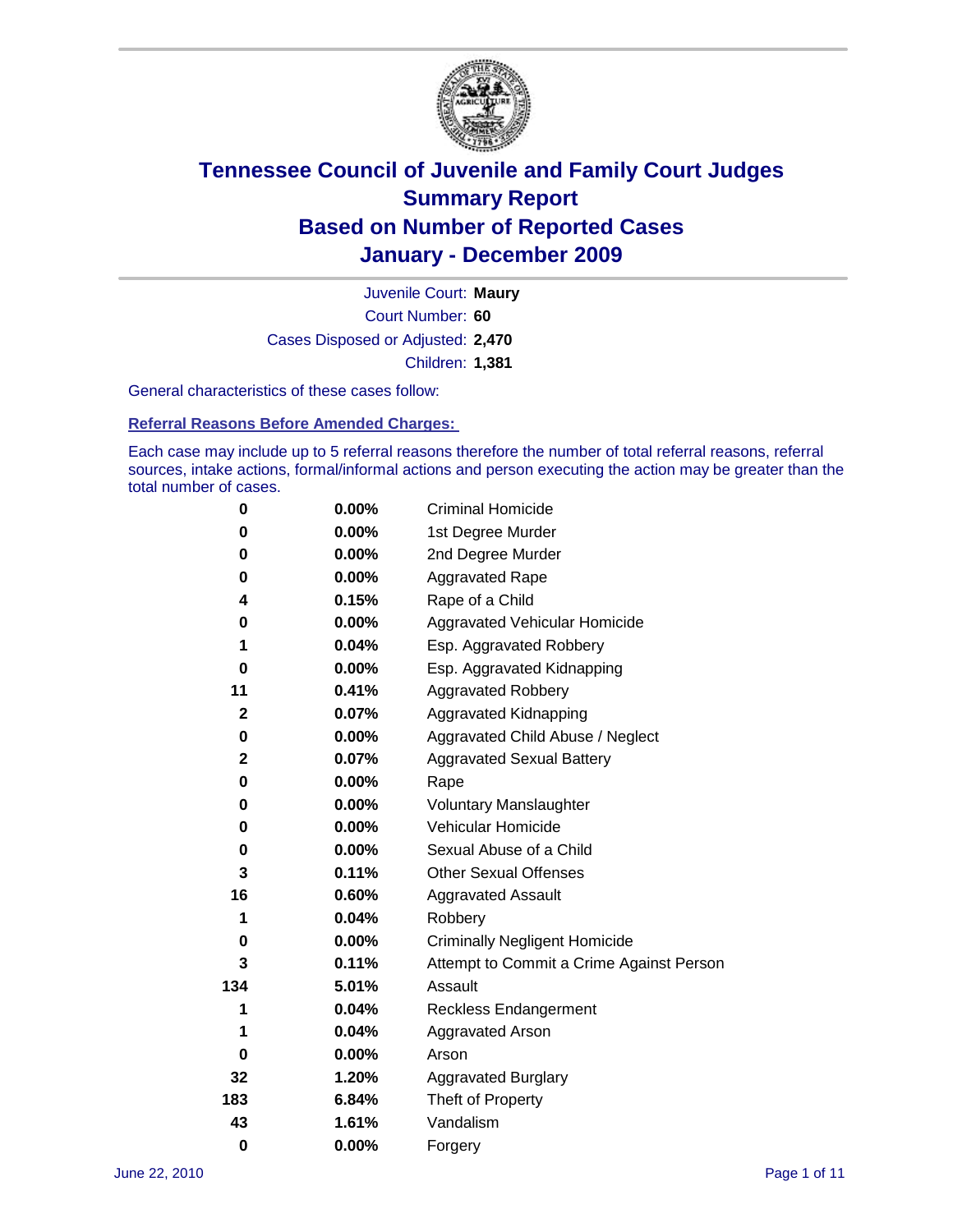

Court Number: **60** Juvenile Court: **Maury** Cases Disposed or Adjusted: **2,470** Children: **1,381**

### **Referral Reasons Before Amended Charges:**

Each case may include up to 5 referral reasons therefore the number of total referral reasons, referral sources, intake actions, formal/informal actions and person executing the action may be greater than the total number of cases.

| $\pmb{0}$    | 0.00%    | <b>Worthless Checks</b>                                     |  |
|--------------|----------|-------------------------------------------------------------|--|
| 8            | 0.30%    | Illegal Possession / Fraudulent Use of Credit / Debit Cards |  |
| 29           | 1.08%    | <b>Burglary</b>                                             |  |
| $\mathbf 0$  | $0.00\%$ | Unauthorized Use of a Vehicle                               |  |
| 1            | 0.04%    | <b>Cruelty to Animals</b>                                   |  |
| 4            | 0.15%    | Sale of Controlled Substances                               |  |
| 18           | 0.67%    | <b>Other Drug Offenses</b>                                  |  |
| 89           | 3.33%    | Possession of Controlled Substances                         |  |
| $\mathbf 0$  | $0.00\%$ | <b>Criminal Attempt</b>                                     |  |
| 7            | 0.26%    | Carrying Weapons on School Property                         |  |
| 8            | 0.30%    | Unlawful Carrying / Possession of a Weapon                  |  |
| 15           | 0.56%    | <b>Evading Arrest</b>                                       |  |
| 10           | 0.37%    | Escape                                                      |  |
| 5            | 0.19%    | Driving Under Influence (DUI)                               |  |
| 60           | 2.24%    | Possession / Consumption of Alcohol                         |  |
| 7            | 0.26%    | Resisting Stop, Frisk, Halt, Arrest or Search               |  |
| $\mathbf 0$  | $0.00\%$ | <b>Aggravated Criminal Trespass</b>                         |  |
| 16           | 0.60%    | Harassment                                                  |  |
| $\bf{0}$     | 0.00%    | Failure to Appear                                           |  |
| 5            | 0.19%    | Filing a False Police Report                                |  |
| 4            | 0.15%    | Criminal Impersonation                                      |  |
| 74           | 2.77%    | <b>Disorderly Conduct</b>                                   |  |
| 20           | 0.75%    | <b>Criminal Trespass</b>                                    |  |
| 5            | 0.19%    | <b>Public Intoxication</b>                                  |  |
| 0            | 0.00%    | Gambling                                                    |  |
| 340          | 12.71%   | <b>Traffic</b>                                              |  |
| 2            | 0.07%    | <b>Local Ordinances</b>                                     |  |
| $\mathbf{2}$ | 0.07%    | Violation of Wildlife Regulations                           |  |
| 39           | 1.46%    | Contempt of Court                                           |  |
| 9            | 0.34%    | Violation of Probation                                      |  |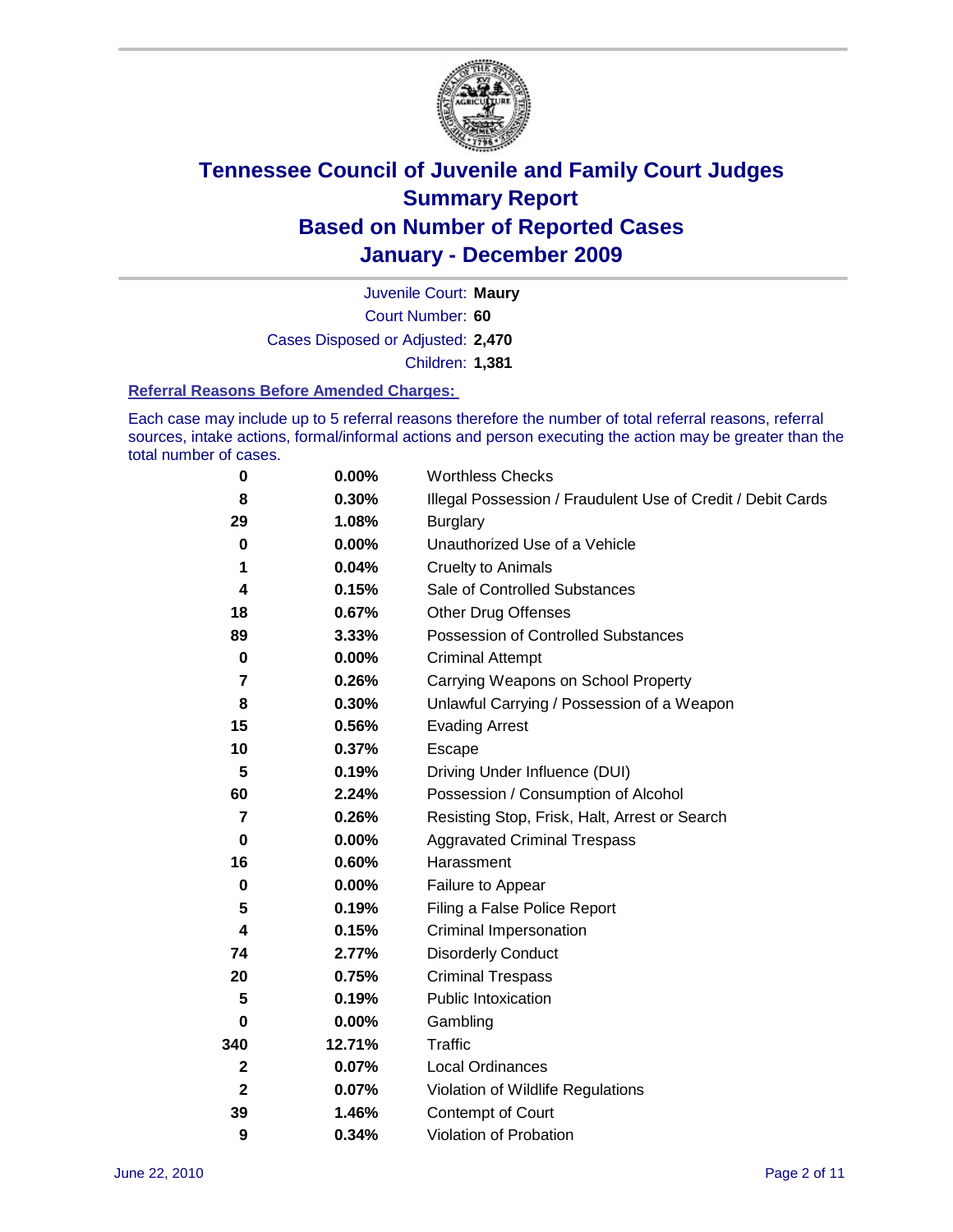

Court Number: **60** Juvenile Court: **Maury** Cases Disposed or Adjusted: **2,470** Children: **1,381**

### **Referral Reasons Before Amended Charges:**

Each case may include up to 5 referral reasons therefore the number of total referral reasons, referral sources, intake actions, formal/informal actions and person executing the action may be greater than the total number of cases.

| 0            | 0.00%    | Violation of Aftercare                 |
|--------------|----------|----------------------------------------|
| 83           | 3.10%    | <b>Unruly Behavior</b>                 |
| 175          | 6.54%    | Truancy                                |
| 154          | 5.75%    | In-State Runaway                       |
| 0            | $0.00\%$ | Out-of-State Runaway                   |
| 56           | 2.09%    | Possession of Tobacco Products         |
| $\mathbf{2}$ | 0.07%    | Violation of a Valid Court Order       |
| 98           | 3.66%    | Violation of Curfew                    |
| 0            | 0.00%    | Sexually Abused Child                  |
| $\bf{0}$     | 0.00%    | <b>Physically Abused Child</b>         |
| 620          | 23.17%   | Dependency / Neglect                   |
| 28           | 1.05%    | <b>Termination of Parental Rights</b>  |
| 0            | 0.00%    | <b>Violation of Pretrial Diversion</b> |
| 0            | 0.00%    | Violation of Informal Adjustment       |
| 0            | $0.00\%$ | <b>Judicial Review</b>                 |
| 0            | $0.00\%$ | <b>Administrative Review</b>           |
| 0            | 0.00%    | <b>Foster Care Review</b>              |
| 56           | 2.09%    | Custody                                |
| 65           | 2.43%    | Visitation                             |
| 50           | 1.87%    | Paternity / Legitimation               |
| 5            | 0.19%    | <b>Child Support</b>                   |
| 0            | $0.00\%$ | <b>Request for Medical Treatment</b>   |
| 0            | $0.00\%$ | <b>Consent to Marry</b>                |
| 70           | 2.62%    | Other                                  |
| 2,676        | 100.00%  | <b>Total Referrals</b>                 |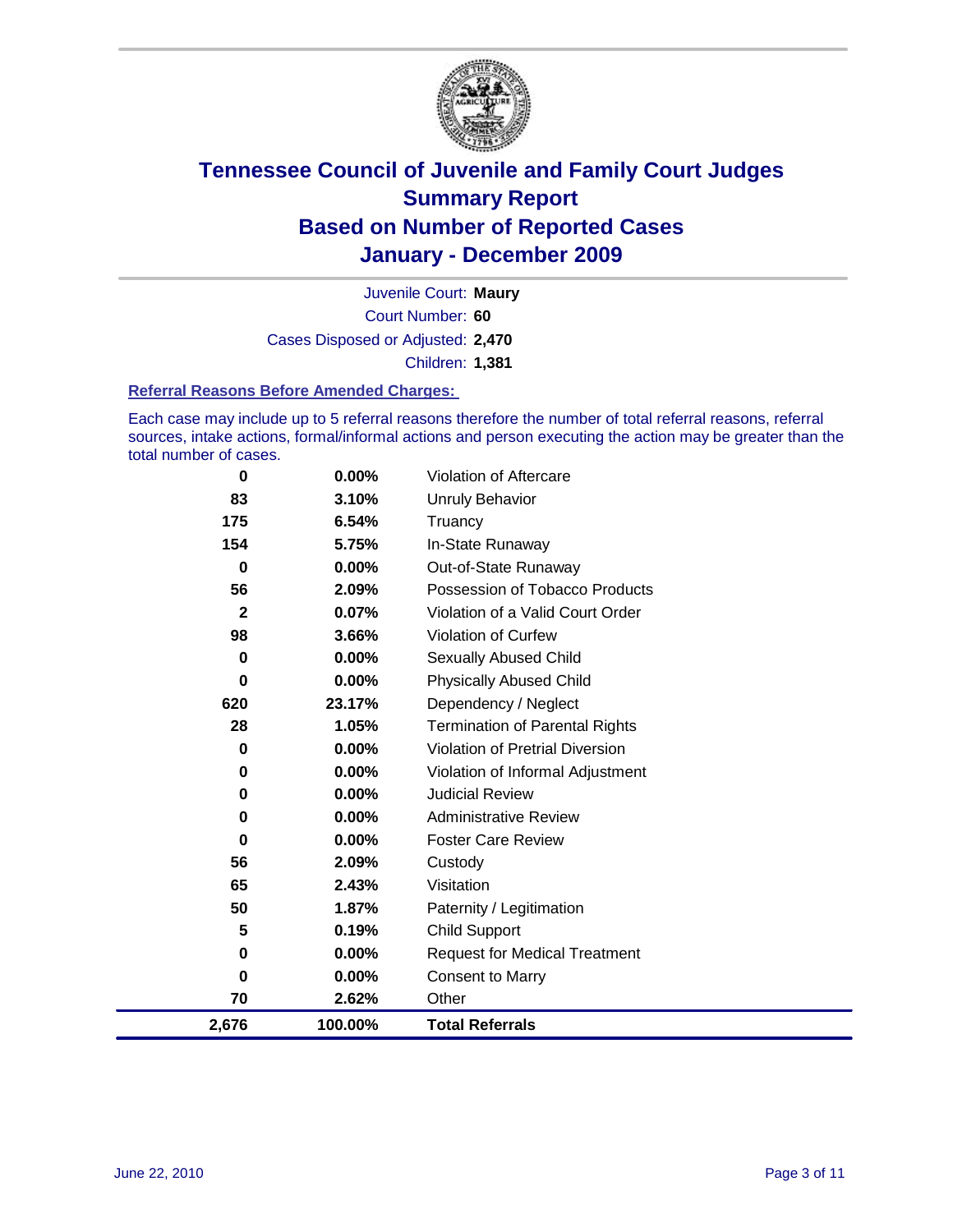

| Juvenile Court: Maury      |                                   |                                   |  |  |
|----------------------------|-----------------------------------|-----------------------------------|--|--|
|                            | Court Number: 60                  |                                   |  |  |
|                            | Cases Disposed or Adjusted: 2,470 |                                   |  |  |
|                            | Children: 1,381                   |                                   |  |  |
| <b>Referral Sources: 1</b> |                                   |                                   |  |  |
| 1,511                      | 56.46%                            | <b>Law Enforcement</b>            |  |  |
| 379                        | 14.16%                            | Parents                           |  |  |
| 198                        | 7.40%                             | <b>Relatives</b>                  |  |  |
| 4                          | 0.15%                             | Self                              |  |  |
| 132                        | 4.93%                             | School                            |  |  |
| 0                          | $0.00\%$                          | <b>CSA</b>                        |  |  |
| 298                        | 11.14%                            | <b>DCS</b>                        |  |  |
| 1                          | 0.04%                             | <b>Other State Department</b>     |  |  |
| $\mathbf{2}$               | 0.07%                             | <b>District Attorney's Office</b> |  |  |
| 26                         | 0.97%                             | <b>Court Staff</b>                |  |  |
| 4                          | 0.15%                             | Social Agency                     |  |  |
| $\mathbf{2}$               | 0.07%                             | <b>Other Court</b>                |  |  |
| 49                         | 1.83%                             | Victim                            |  |  |
| 10                         | 0.37%                             | Child & Parent                    |  |  |
| 0                          | 0.00%                             | Hospital                          |  |  |
| 0                          | 0.00%                             | Unknown                           |  |  |
| 60                         | 2.24%                             | Other                             |  |  |
| 2,676                      | 100.00%                           | <b>Total Referral Sources</b>     |  |  |
|                            |                                   |                                   |  |  |

### **Age of Child at Referral: 2**

| $\mathbf{2}$<br>0 | 0.14%<br>$0.00\%$ | Ages 19 and Over<br><b>Unknown</b> |  |
|-------------------|-------------------|------------------------------------|--|
|                   |                   |                                    |  |
|                   |                   |                                    |  |
| 300               | 21.72%            | Ages 17 through 18                 |  |
| 375               | 27.15%            | Ages 15 through 16                 |  |
| 192               | 13.90%            | Ages 13 through 14                 |  |
| 106               | 7.68%             | Ages 11 through 12                 |  |
| 406               | 29.40%            | Ages 10 and Under                  |  |
|                   |                   |                                    |  |

<sup>1</sup> If different than number of Referral Reasons (2676), verify accuracy of your court's data.

<sup>2</sup> One child could be counted in multiple categories, verify accuracy of your court's data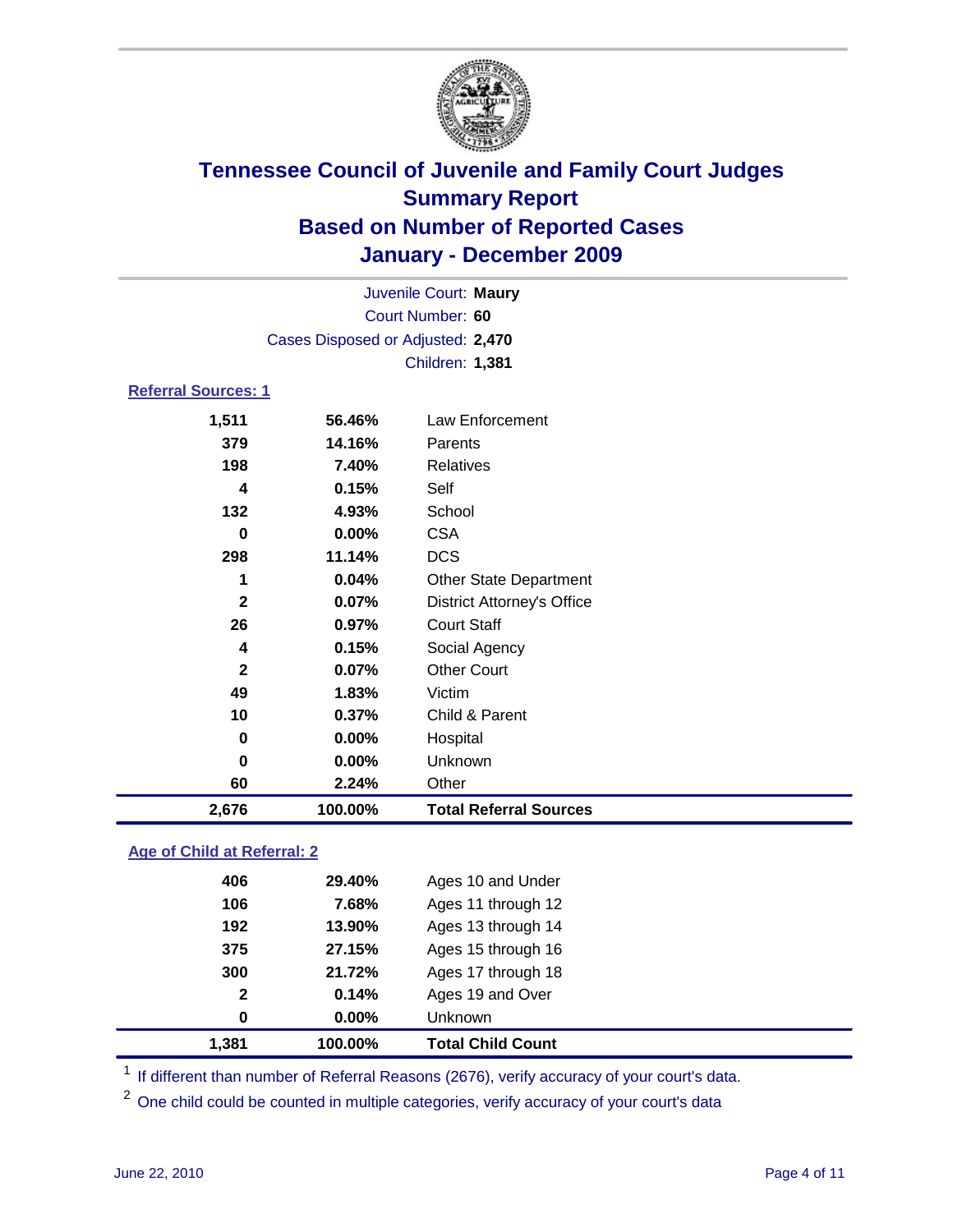

| Juvenile Court: Maury                   |                                   |                          |  |  |
|-----------------------------------------|-----------------------------------|--------------------------|--|--|
| Court Number: 60                        |                                   |                          |  |  |
|                                         | Cases Disposed or Adjusted: 2,470 |                          |  |  |
|                                         |                                   | Children: 1,381          |  |  |
| Sex of Child: 1                         |                                   |                          |  |  |
| 751                                     | 54.38%                            | Male                     |  |  |
| 607                                     | 43.95%                            | Female                   |  |  |
| 23                                      | 1.67%                             | Unknown                  |  |  |
| 1,381                                   | 100.00%                           | <b>Total Child Count</b> |  |  |
| Race of Child: 1                        |                                   |                          |  |  |
| 948                                     | 68.65%                            | White                    |  |  |
| 275                                     | 19.91%                            | African American         |  |  |
| $\mathbf 0$                             | 0.00%                             | Native American          |  |  |
| 1                                       | 0.07%                             | Asian                    |  |  |
| 57                                      | 4.13%                             | Mixed                    |  |  |
| 100                                     | 7.24%                             | Unknown                  |  |  |
| 1,381                                   | 100.00%                           | <b>Total Child Count</b> |  |  |
| <b>Hispanic Origin: 1</b>               |                                   |                          |  |  |
| 84                                      | 6.08%                             | Yes                      |  |  |
| 1,203                                   | 87.11%                            | <b>No</b>                |  |  |
| 94                                      | 6.81%                             | Unknown                  |  |  |
| 1,381                                   | 100.00%                           | <b>Total Child Count</b> |  |  |
| <b>School Enrollment of Children: 1</b> |                                   |                          |  |  |
| 971                                     | 70.31%                            | Yes                      |  |  |
| 144                                     | 10.43%                            | No                       |  |  |
| 266                                     | 19.26%                            | Unknown                  |  |  |
| 1,381                                   | 100.00%                           | <b>Total Child Count</b> |  |  |

<sup>1</sup> One child could be counted in multiple categories, verify accuracy of your court's data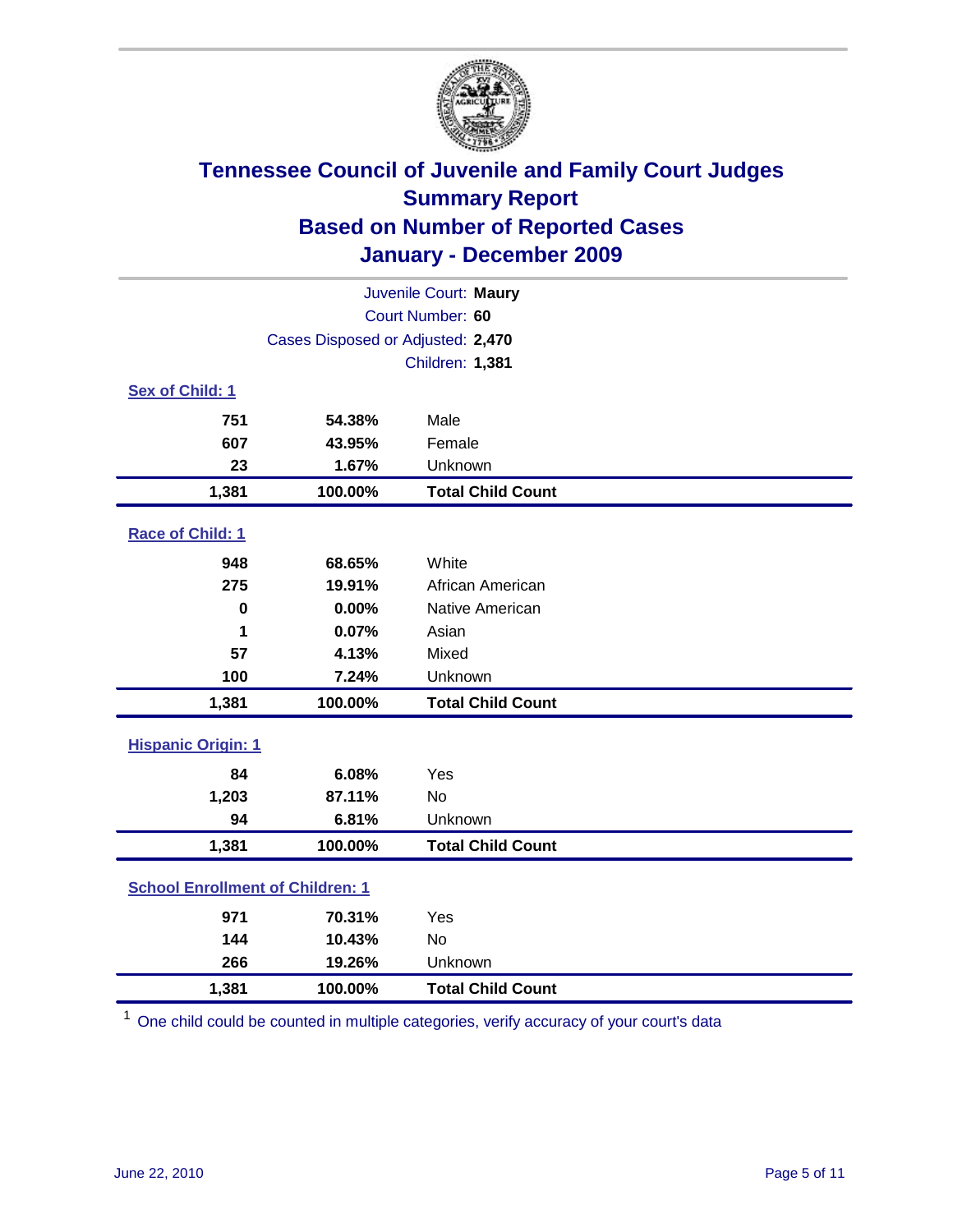

Court Number: **60** Juvenile Court: **Maury** Cases Disposed or Adjusted: **2,470** Children: **1,381**

### **Living Arrangement of Child at Time of Referral: 1**

| 1,381 | 100.00%  | <b>Total Child Count</b>     |
|-------|----------|------------------------------|
| 17    | 1.23%    | Other                        |
| 272   | 19.70%   | Unknown                      |
| 7     | 0.51%    | Independent                  |
| 0     | $0.00\%$ | In an Institution            |
| 5     | 0.36%    | In a Residential Center      |
| 18    | $1.30\%$ | In a Group Home              |
| 22    | 1.59%    | With Foster Family           |
| 9     | 0.65%    | With Adoptive Parents        |
| 127   | 9.20%    | <b>With Relatives</b>        |
| 97    | 7.02%    | With Father                  |
| 445   | 32.22%   | With Mother                  |
| 67    | 4.85%    | With Mother and Stepfather   |
| 19    | 1.38%    | With Father and Stepmother   |
| 276   | 19.99%   | With Both Biological Parents |
|       |          |                              |

### **Type of Detention: 2**

| 2,470 | 100.00%  | <b>Total Detention Count</b> |
|-------|----------|------------------------------|
| 0     | $0.00\%$ | Other                        |
| 2,422 | 98.06%   | Does Not Apply               |
| 1     | 0.04%    | <b>Unknown</b>               |
| 0     | 0.00%    | <b>Psychiatric Hospital</b>  |
| 0     | 0.00%    | Jail - No Separation         |
| 0     | $0.00\%$ | Jail - Partial Separation    |
| 0     | 0.00%    | Jail - Complete Separation   |
| 47    | 1.90%    | Juvenile Detention Facility  |
| 0     | $0.00\%$ | Non-Secure Placement         |
|       |          |                              |

<sup>1</sup> One child could be counted in multiple categories, verify accuracy of your court's data

<sup>2</sup> If different than number of Cases (2470) verify accuracy of your court's data.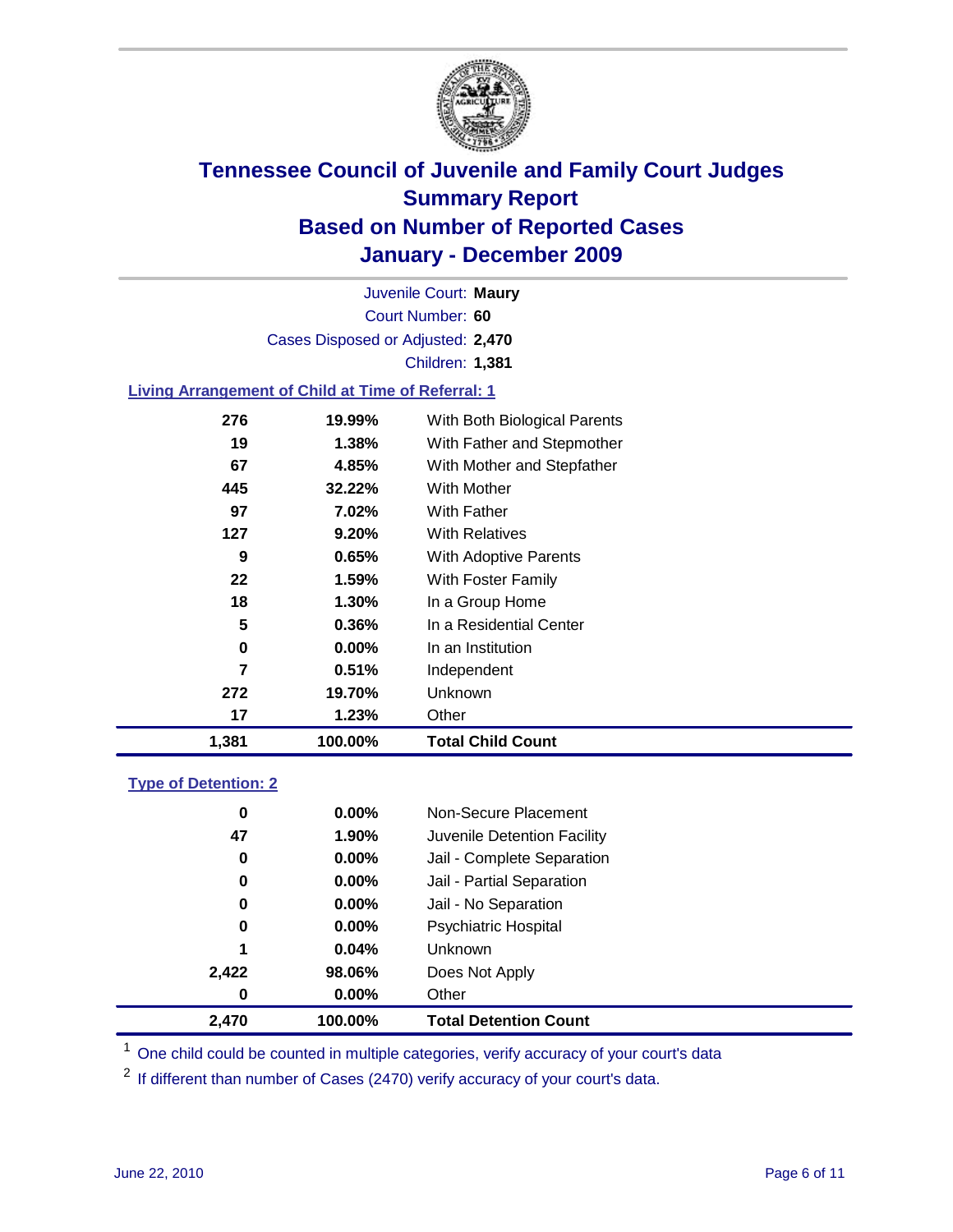

|                                                    | Juvenile Court: Maury             |                                      |  |  |  |
|----------------------------------------------------|-----------------------------------|--------------------------------------|--|--|--|
|                                                    | Court Number: 60                  |                                      |  |  |  |
|                                                    | Cases Disposed or Adjusted: 2,470 |                                      |  |  |  |
|                                                    | Children: 1,381                   |                                      |  |  |  |
| <b>Placement After Secure Detention Hearing: 1</b> |                                   |                                      |  |  |  |
| 10                                                 | 0.40%                             | Returned to Prior Living Arrangement |  |  |  |
| 36                                                 | 1.46%                             | Juvenile Detention Facility          |  |  |  |
| $\bf{0}$                                           | 0.00%                             | Jail                                 |  |  |  |
| 0                                                  | 0.00%                             | Shelter / Group Home                 |  |  |  |
| 0                                                  | 0.00%                             | Foster Family Home                   |  |  |  |
| 0                                                  | 0.00%                             | Psychiatric Hospital                 |  |  |  |
| 4                                                  | 0.16%                             | Unknown                              |  |  |  |
| 2,418                                              | 97.89%                            | Does Not Apply                       |  |  |  |
| 2                                                  | 0.08%                             | Other                                |  |  |  |
| 2,470                                              | 100.00%                           | <b>Total Placement Count</b>         |  |  |  |
| <b>Intake Actions: 2</b>                           |                                   |                                      |  |  |  |
| 2,232                                              | 83.41%                            | <b>Petition Filed</b>                |  |  |  |
| 181                                                | 6.76%                             | <b>Motion Filed</b>                  |  |  |  |
| 208                                                | 7.77%                             | <b>Citation Processed</b>            |  |  |  |
| 0                                                  | 0.00%                             | Notification of Paternity Processed  |  |  |  |
| $\bf{0}$                                           | 0.00%                             | Scheduling of Judicial Review        |  |  |  |
| 0                                                  | 0.00%                             | Scheduling of Administrative Review  |  |  |  |
| 0                                                  | 0.00%                             | Scheduling of Foster Care Review     |  |  |  |
| 0                                                  | 0.00%                             | Unknown                              |  |  |  |
| 0                                                  | 0.00%                             | Does Not Apply                       |  |  |  |
| 55                                                 | 2.06%                             | Other                                |  |  |  |
| 2,676                                              | 100.00%                           | <b>Total Intake Count</b>            |  |  |  |

<sup>1</sup> If different than number of Cases (2470) verify accuracy of your court's data.

<sup>2</sup> If different than number of Referral Reasons (2676), verify accuracy of your court's data.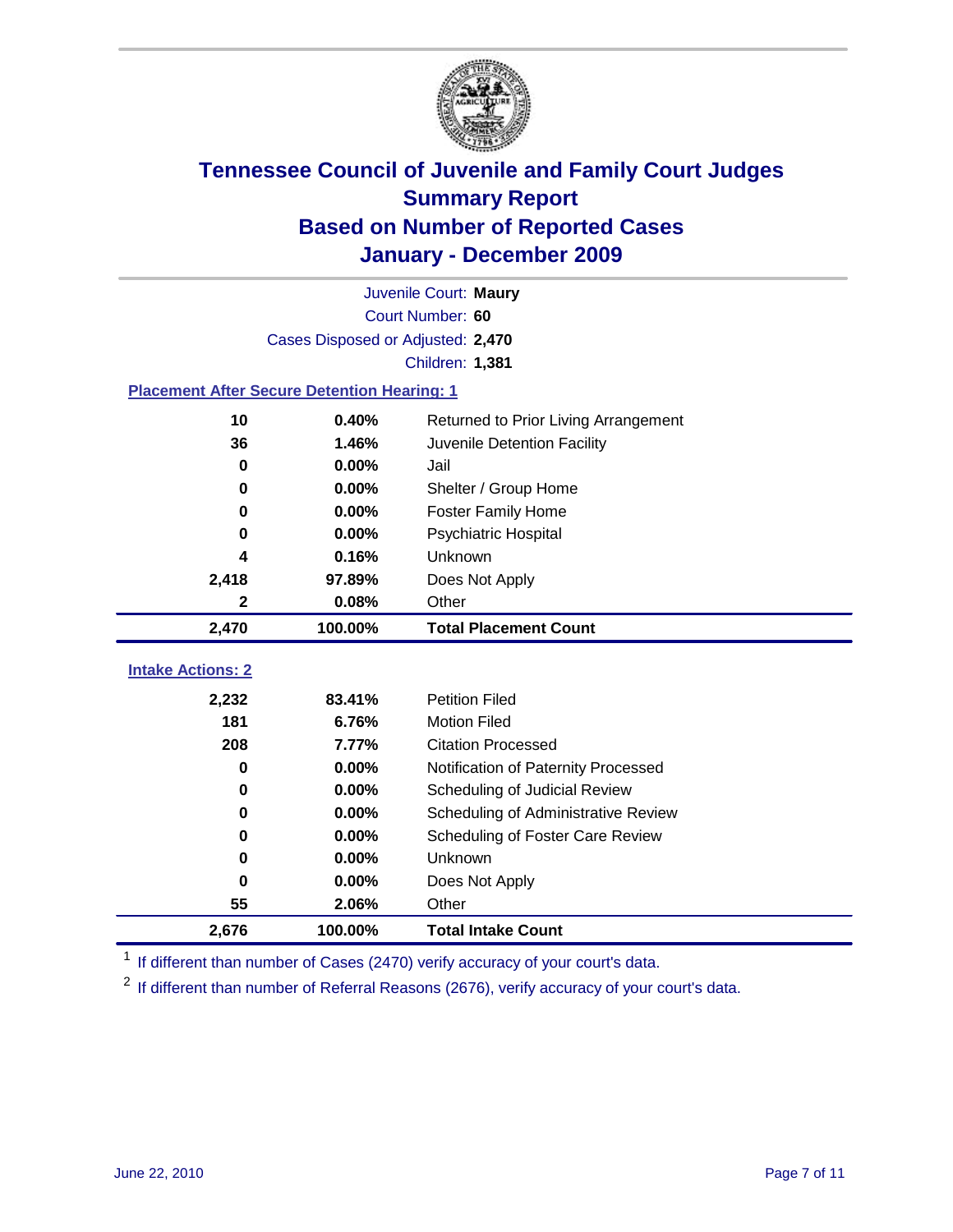

Court Number: **60** Juvenile Court: **Maury** Cases Disposed or Adjusted: **2,470** Children: **1,381**

### **Last Grade Completed by Child: 1**

| 0                                       | 0.00%   | Too Young for School         |  |
|-----------------------------------------|---------|------------------------------|--|
| 0                                       | 0.00%   | Preschool                    |  |
| 8                                       | 0.58%   | Kindergarten                 |  |
| 12                                      | 0.87%   | 1st Grade                    |  |
| 3                                       | 0.22%   | 2nd Grade                    |  |
| 12                                      | 0.87%   | 3rd Grade                    |  |
| 23                                      | 1.67%   | 4th Grade                    |  |
| 35                                      | 2.53%   | 5th Grade                    |  |
| 67                                      | 4.85%   | 6th Grade                    |  |
| 92                                      | 6.66%   | 7th Grade                    |  |
| 129                                     | 9.34%   | 8th Grade                    |  |
| 171                                     | 12.38%  | 9th Grade                    |  |
| 204                                     | 14.77%  | 10th Grade                   |  |
| 153                                     | 11.08%  | 11th Grade                   |  |
| 11                                      | 0.80%   | 12th Grade                   |  |
| 1                                       | 0.07%   | Non-Graded Special Ed        |  |
| 4                                       | 0.29%   | <b>GED</b>                   |  |
| 7                                       | 0.51%   | Graduated                    |  |
| 130                                     | 9.41%   | <b>Never Attended School</b> |  |
| 317                                     | 22.95%  | Unknown                      |  |
| $\mathbf 2$                             | 0.14%   | Other                        |  |
| 1,381                                   | 100.00% | <b>Total Child Count</b>     |  |
| <b>Enrolled in Special Education: 1</b> |         |                              |  |

| 80    | 5.79%   | Yes                      |  |
|-------|---------|--------------------------|--|
| 941   | 68.14%  | No                       |  |
| 360   | 26.07%  | Unknown                  |  |
| 1,381 | 100.00% | <b>Total Child Count</b> |  |

One child could be counted in multiple categories, verify accuracy of your court's data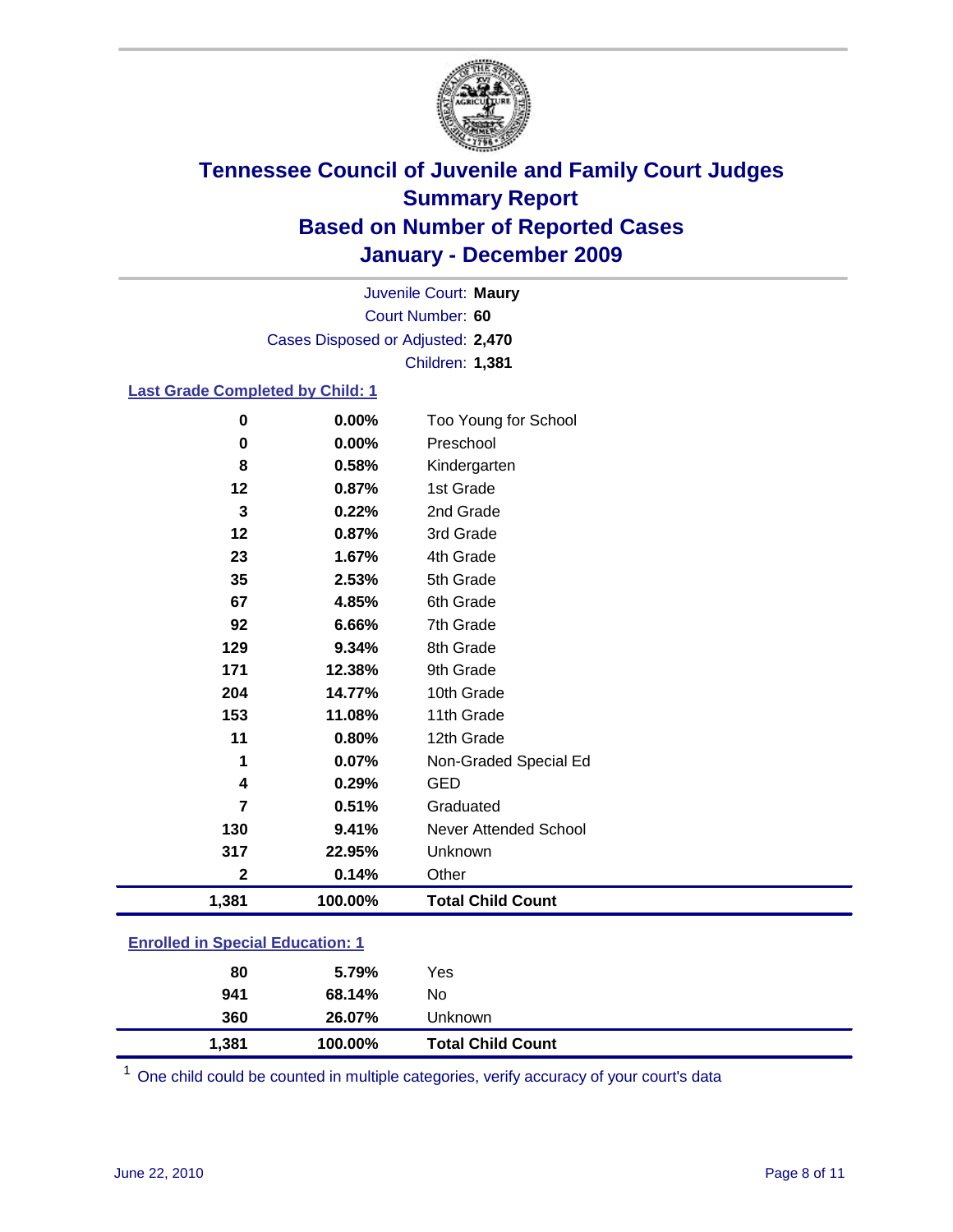

|                              | Juvenile Court: Maury             |                           |  |  |  |
|------------------------------|-----------------------------------|---------------------------|--|--|--|
|                              | Court Number: 60                  |                           |  |  |  |
|                              | Cases Disposed or Adjusted: 2,470 |                           |  |  |  |
|                              | Children: 1,381                   |                           |  |  |  |
| <b>Action Executed By: 1</b> |                                   |                           |  |  |  |
| 2,610                        | 97.53%                            | Judge                     |  |  |  |
| 6                            | 0.22%                             | Referee                   |  |  |  |
| 0                            | 0.00%                             | <b>YSO</b>                |  |  |  |
| 60                           | 2.24%                             | Other                     |  |  |  |
| 0                            | 0.00%                             | Unknown                   |  |  |  |
| 2,676                        | 100.00%                           | <b>Total Action Count</b> |  |  |  |

### **Formal / Informal Actions: 1**

| 216   | 8.07%    | <b>Dismissed</b>                                 |
|-------|----------|--------------------------------------------------|
| 225   | 8.41%    | Retired / Nolle Prosequi                         |
| 501   | 18.72%   | <b>Complaint Substantiated Delinquent</b>        |
| 700   | 26.16%   | <b>Complaint Substantiated Status Offender</b>   |
| 190   | 7.10%    | <b>Complaint Substantiated Dependent/Neglect</b> |
| 0     | $0.00\%$ | <b>Complaint Substantiated Abused</b>            |
| 0     | $0.00\%$ | <b>Complaint Substantiated Mentally III</b>      |
| 3     | 0.11%    | Informal Adjustment                              |
| 11    | 0.41%    | <b>Pretrial Diversion</b>                        |
| 4     | 0.15%    | <b>Transfer to Adult Court Hearing</b>           |
| 3     | 0.11%    | Charges Cleared by Transfer to Adult Court       |
| 217   | 8.11%    | <b>Special Proceeding</b>                        |
| 1     | 0.04%    | <b>Review Concluded</b>                          |
| 114   | 4.26%    | Case Held Open                                   |
| 491   | 18.35%   | Other                                            |
| 0     | 0.00%    | Unknown                                          |
| 2,676 | 100.00%  | <b>Total Action Count</b>                        |

<sup>1</sup> If different than number of Referral Reasons (2676), verify accuracy of your court's data.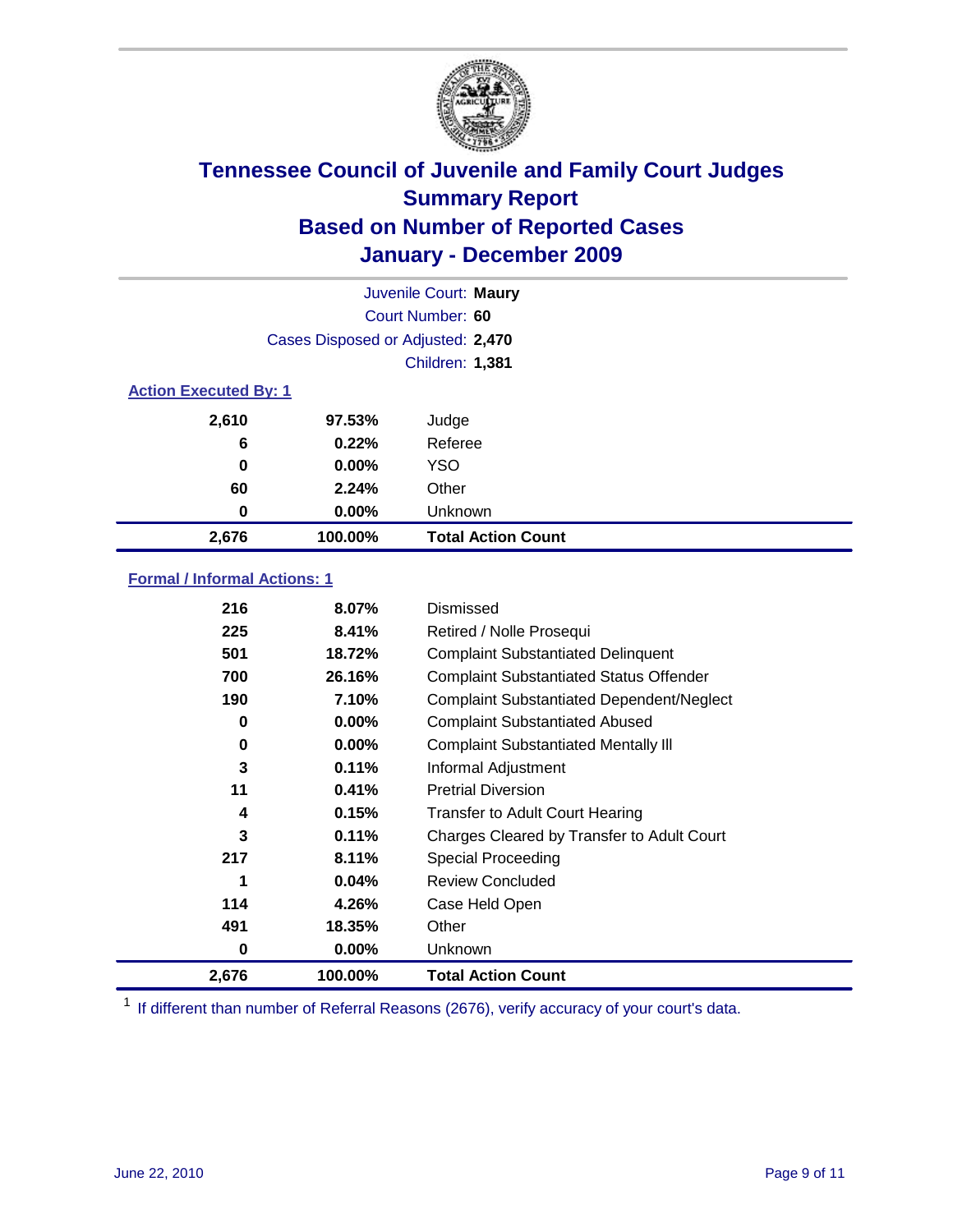

|                       |                                   | Juvenile Court: Maury                                 |
|-----------------------|-----------------------------------|-------------------------------------------------------|
|                       |                                   | Court Number: 60                                      |
|                       | Cases Disposed or Adjusted: 2,470 |                                                       |
|                       |                                   | <b>Children: 1,381</b>                                |
| <b>Case Outcomes:</b> |                                   | There can be multiple outcomes for one child or case. |
| 255                   | 5.97%                             | <b>Case Dismissed</b>                                 |
| 385                   | 9.01%                             | Case Retired or Nolle Prosequi                        |
| 0                     | 0.00%                             | Warned / Counseled                                    |
| 254                   | 5.94%                             | <b>Held Open For Review</b>                           |
| 37                    | 0.87%                             | Supervision / Probation to Juvenile Court             |
| 0                     | 0.00%                             | <b>Probation to Parents</b>                           |
| 148                   | 3.46%                             | Referral to Another Entity for Supervision / Service  |
| 58                    | 1.36%                             | Referred for Mental Health Counseling                 |
| 17                    | 0.40%                             | Referred for Alcohol and Drug Counseling              |
| 0                     | 0.00%                             | Referred to Alternative School                        |
| 1                     | 0.02%                             | Referred to Private Child Agency                      |
| 71                    | 1.66%                             | Referred to Defensive Driving School                  |
| 75                    | 1.76%                             | Referred to Alcohol Safety School                     |
| $\mathbf 2$           | 0.05%                             | Referred to Juvenile Court Education-Based Program    |
| 11                    | 0.26%                             | Driver's License Held Informally                      |
| 0                     | 0.00%                             | <b>Voluntary Placement with DMHMR</b>                 |
| 0                     | 0.00%                             | <b>Private Mental Health Placement</b>                |
| 0                     | 0.00%                             | <b>Private MR Placement</b>                           |
| 1                     | 0.02%                             | Placement with City/County Agency/Facility            |
| $\mathbf{2}$          | 0.05%                             | Placement with Relative / Other Individual            |
| 79                    | 1.85%                             | Fine                                                  |
| 451                   | 10.55%                            | <b>Public Service</b>                                 |
| 72                    | 1.68%                             | Restitution                                           |
| 0                     | 0.00%                             | <b>Runaway Returned</b>                               |
| 84                    | 1.97%                             | No Contact Order                                      |
| 2                     | 0.05%                             | Injunction Other than No Contact Order                |
| 58                    | 1.36%                             | <b>House Arrest</b>                                   |
| 0                     | 0.00%                             | <b>Court Defined Curfew</b>                           |
| 0                     | 0.00%                             | Dismissed from Informal Adjustment                    |
| 0                     | 0.00%                             | <b>Dismissed from Pretrial Diversion</b>              |
| 0                     | 0.00%                             | Released from Probation                               |
| 8                     | 0.19%                             | <b>Transferred to Adult Court</b>                     |
| 0                     | 0.00%                             | <b>DMHMR Involuntary Commitment</b>                   |